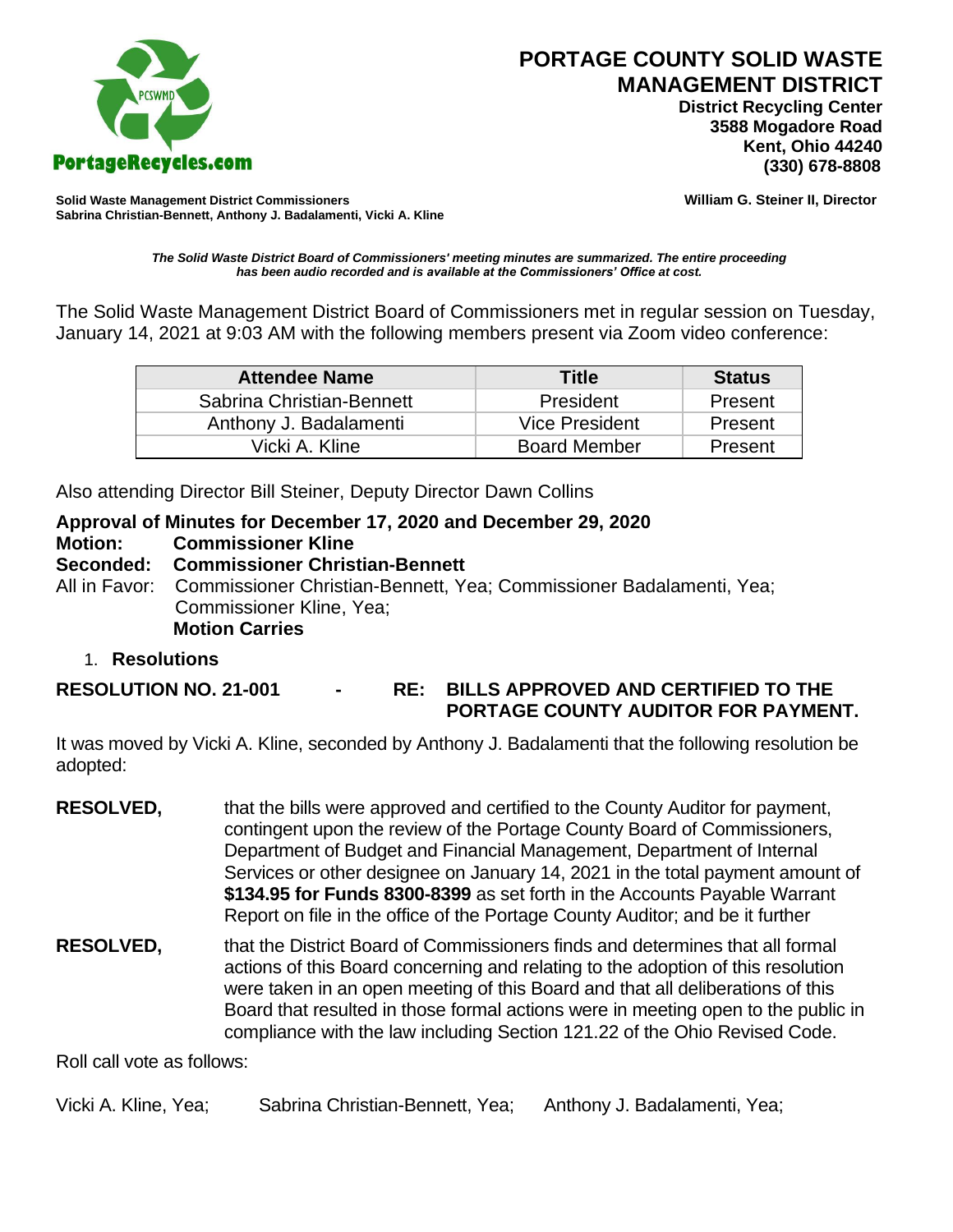### **RESOLUTION NO. 21-002**

This resolution was omitted. No Journal Vouchers submitted. This is for numbering purposes only.

### **RESOLUTION NO. 21-003 - RE: ACCEPTANCE OF THEN AND NOW CERTIFICATIONS FOR PAYMENT.**

It was moved by Vicki A. Kline, seconded by Anthony J. Badalamenti that the following resolution be adopted:

- **WHEREAS,** Ohio Revised Code Section 5705.41 (D)(1) authorizes the expenditure of moneys, provided a certificate of the County Auditor is supplied stating that there was at the time of the making of such contract or order and at the time of the execution of such certificate a sufficient sum appropriated for the purpose of such contract and in the treasury or in process of collection to the credit of an appropriate fund free from any previous encumbrances (Then and Now Certification), and
- **WHEREAS,** the Then and Now Certification is recommended by the State Auditor's Office, the Portage County Auditor's Office, and the Portage County Prosecutor's Office, and
- **WHEREAS,** a listing of expenditures has been certified by the County Auditor according to Ohio Revised Code section 5705.41 (D)(1); now therefore be it
- **RESOLVED,** that the expenditures listed herein are properly certified by the County Auditor in the amount of **\$134.95** dated **January 14, 2021** shall be paid; and be it further
- **RESOLVED,** that the District Board of Commissioners finds and determines that all formal actions of this Board concerning and relating to the adoption of this resolution were taken in an open meeting of this Board and that all deliberations of this Board that resulted in those formal actions were in meeting open to the public in compliance with the law including Section 121.22 of the Ohio Revised Code.

Roll call vote as follows:

- Vicki A. Kline, Yea; Sabrina Christian-Bennett, Yea; Anthony J. Badalamenti, Yea;
- **RESOLUTION NO. 21-004 - RE: RULE FOR NOTICE OF MEETINGS OF THE BOARD OF COUNTY COMMISSIONERS OF THE PORTAGE COUNTY SOLID WASTE MANAGEMENT DISTRICT**

It was moved by Vicki A. Kline, seconded by Anthony J. Badalamenti that the following be adopted:

**WHEREAS**, Pursuant to Ohio Revised Code Section 121.22 the Board of Portage County Commissioners has adopted rules relative to scheduling regular and special Board meetings and to provide notice of these meetings. See Exhibit "A" Resolution No. 21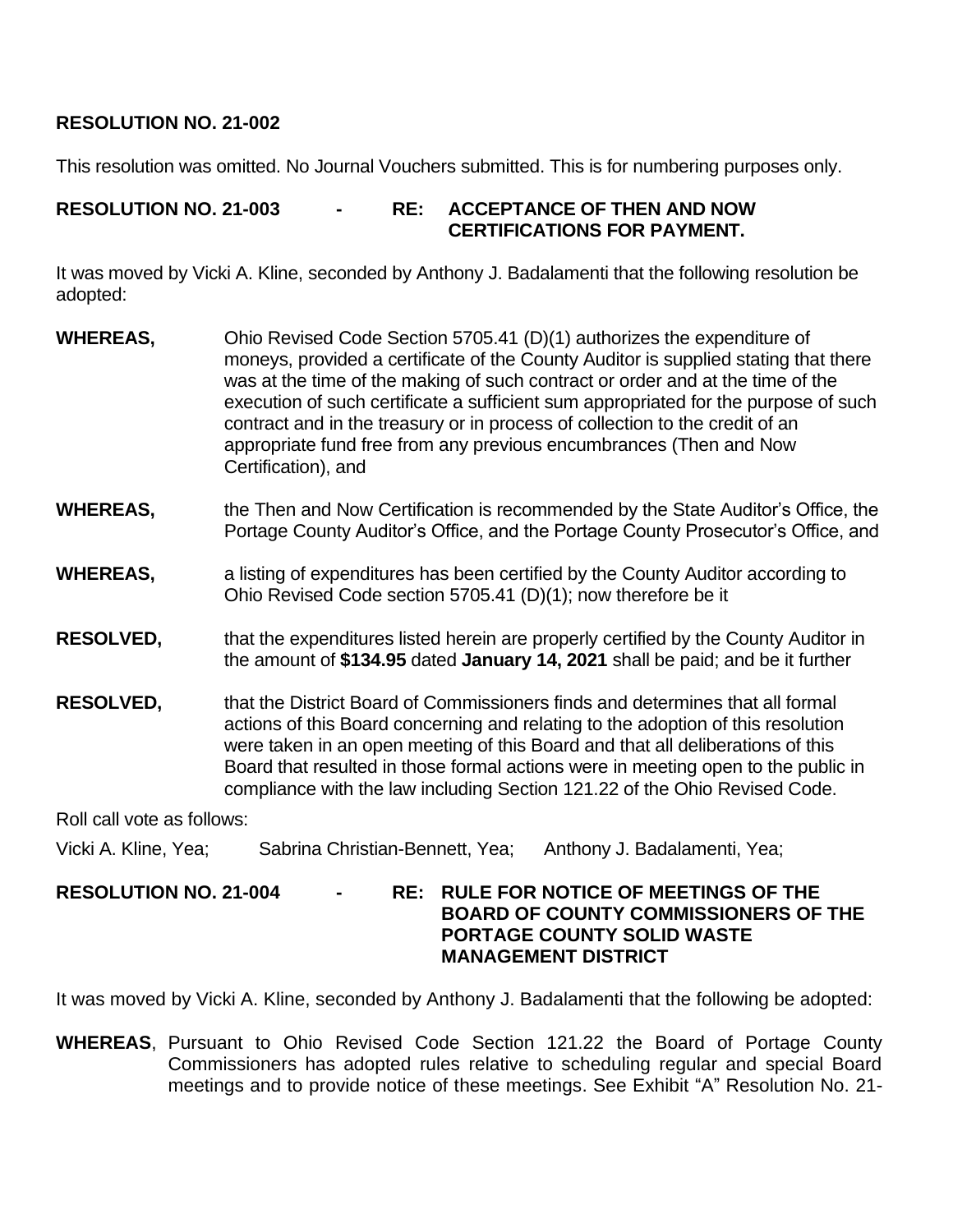004 and its Attachment (both attached hereto and incorporated by reference); and

- **WHEREAS,** the Board of County Commissioners maintains the **Portage County Solid Waste Management District** ("**PCSWMD**") pursuant to, and without limitation Chapter 343. of the Revised Code; now therefore be it
- **RESOLVED**, to the extent it may be necessary the Board of County Commissioners in its statutory role as the Board of County Commissioners of the PCSWMD provides notice that the regularly scheduled meetings of the Board of County Commissioners of the PCSWMD will be on Thursdays of every week and the last Tuesday of the month, and begin immediately after the Board begins its regular meetings at 9:00 AM in accordance with Resolution No. 21-004 (attached); and be it further
- **RESOLVED**, to the extent necessary this Resolution is a supplement to Resolution No. 21-004, which shall remain in full force and effect; and be it further,
- **RESOLVED**, persons interested in attending the regular meetings of the Board on Thursdays of every week and on the last Tuesday of a month are advised to be present at 9:00 AM in accordance with Resolution No. 21-004 (attached) for there may be days when there is no pending PCSWMD business (or solid waste management district business may be very brief) and any and all types of Portage County business therefore would begin at 9:00 AM; and be it further
- **RESOLVED**, the meetings of the Board of County Commissioners of the **PCWMD** are to be held at the Portage County Administration Building, 7<sup>th</sup> Floor, 449 South Meridian Street, Ravenna, Ohio; **however,** in accordance with **Resolution No 21-004 and its Attachment** during the **present public health emergency related to COVID-19 the meetings will be held and conducted by electronic technology with the public being able to view the public meetings by accessing:** [Meeting Live-Stream |](https://www.portagecounty-oh.gov/portage-county-board-commissioners/pages/meeting-live-stream)  [Portage County OH \(portagecounty-oh.gov\)](https://www.portagecounty-oh.gov/portage-county-board-commissioners/pages/meeting-live-stream) and members of the Board of County Commissioners of the PCSWMD may attend by electronic technology; and be it further,
- **RESOLVED**, that notices of upcoming meetings regarding the PCSWMD will be published on the Portage County Commissioners' Agenda and such meetings will be referenced something like "Solid Waste" on the Commissioners' Agenda. The Portage County Commissioners' Agenda is posted on the first floor and seventh floor bulletin boards in the Portage Administration Building, and on the Commissioners' Calendar located at: [https://www.co.portage.oh.us/portage-county-board-commissioners;](https://www.co.portage.oh.us/portage-county-board-commissioners) and be it further
- **RESOLVED,** that Executive Sessions will be held pursuant to Ohio Revised Code Section (G)(1)- (8); and be it further
- **RESOLVED**, that special and emergency meetings of the Board of County Commissioners of the PCSWMD will be held at the call of the Board of County Commissioners of the PCSWMD in its statutory role; and be it further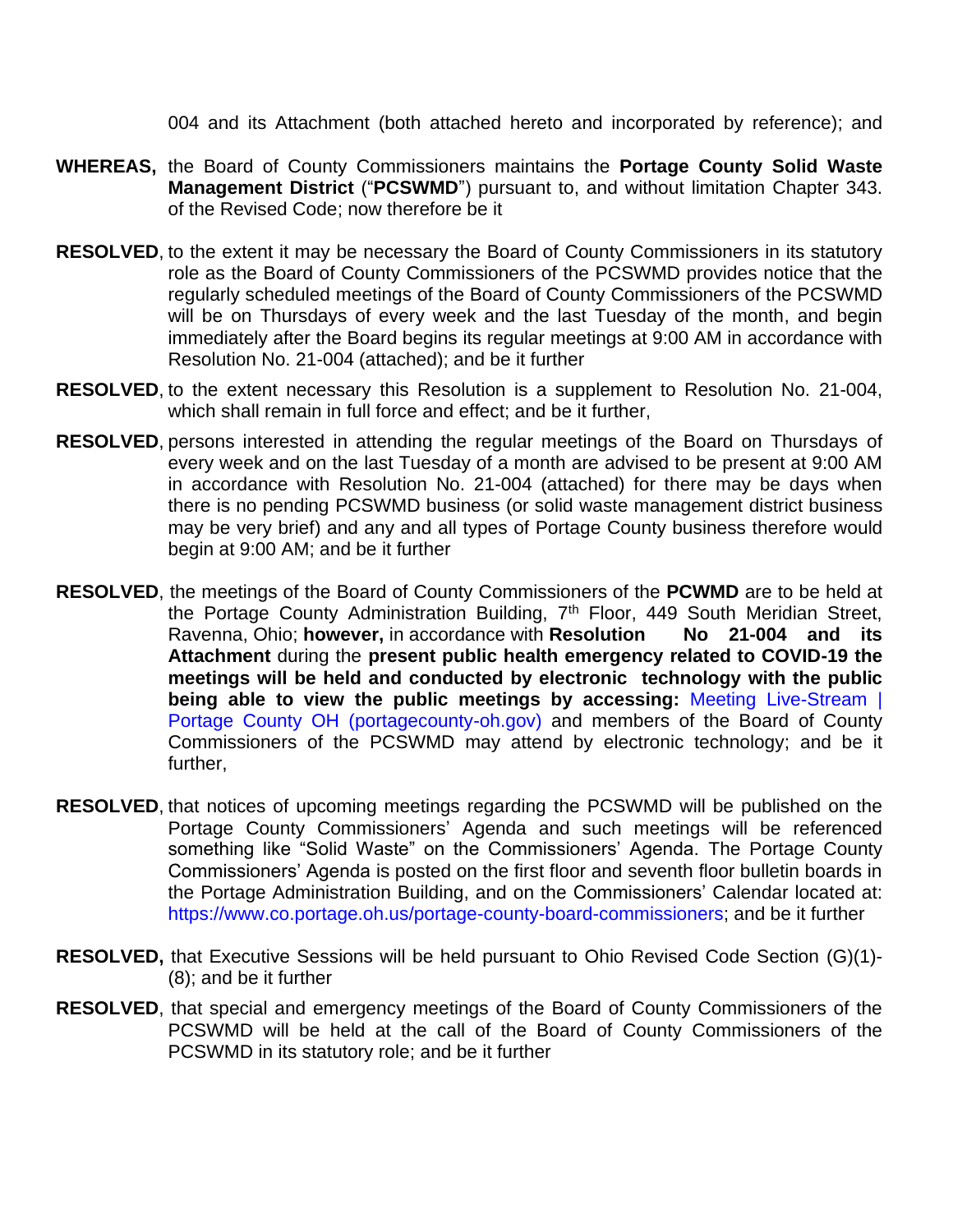- **RESOLVED**, that the Clerk of the Board of County Commissioners of Portage County shall give notice on behalf of the Board of County Commissioners of the PCSWMD to the Record-Courier media of the date, time, location and purpose of a special meeting of the Board of County Commissioners of the PCSWMD no later than twenty-four hours before the special meeting is to start or, if not possible, as soon as the special meeting has been called; and be it further
- **RESOLVED**, any person may request the time and place of all regularly scheduled meetings of the Board of County Commissioners of the Portage County Solid Waste Management District by submitting a request to the Clerk of the Board of County Commissioners of Portage County who also serves as the Clerk of the Board of County Commissioners of the Portage County Solid Waste Management District; and be it further,
- **RESOLVED,** any person, upon written request, as provided herein, may obtain reasonable advance notification of all meetings of the Board of County Commissioners of the Portage County Solid Waste Management District at which any specific items regarding the Portage County Solid Waste Management District appears on the Portage County Commissioners' Agenda, as well as requesting notice when any other specific item of business regarding the Portage County Solid Waste Management District is to be discussed. Each person shall file, with the Clerk of the Board of County Commissioners a written request specifying the person's name, address, telephone number and/or e-mail address, along with specific type of Portage County Solid Waste Management District public business that is of interest, and the amount of time this request covers (not to exceed three months); and be it further,
- **RESOLVED**, that the Board of County Commissioners and in its statutory role as the Board of County Commissioners of the Portage County Solid Waste Management District, finds and determines that all formal actions of this Board concerning and relating to the adoption of this resolution were taken in an open meeting of such Board and that all deliberations of said Board that resulted in formal actions were in meeting open to the public in compliance with the law including Section 121.22 of the Ohio Revised Code.

Roll call vote as follows:

Vicki A. Kline, Yea; Sabrina Christian-Bennett, Yea; Anthony J. Badalamenti, Yea;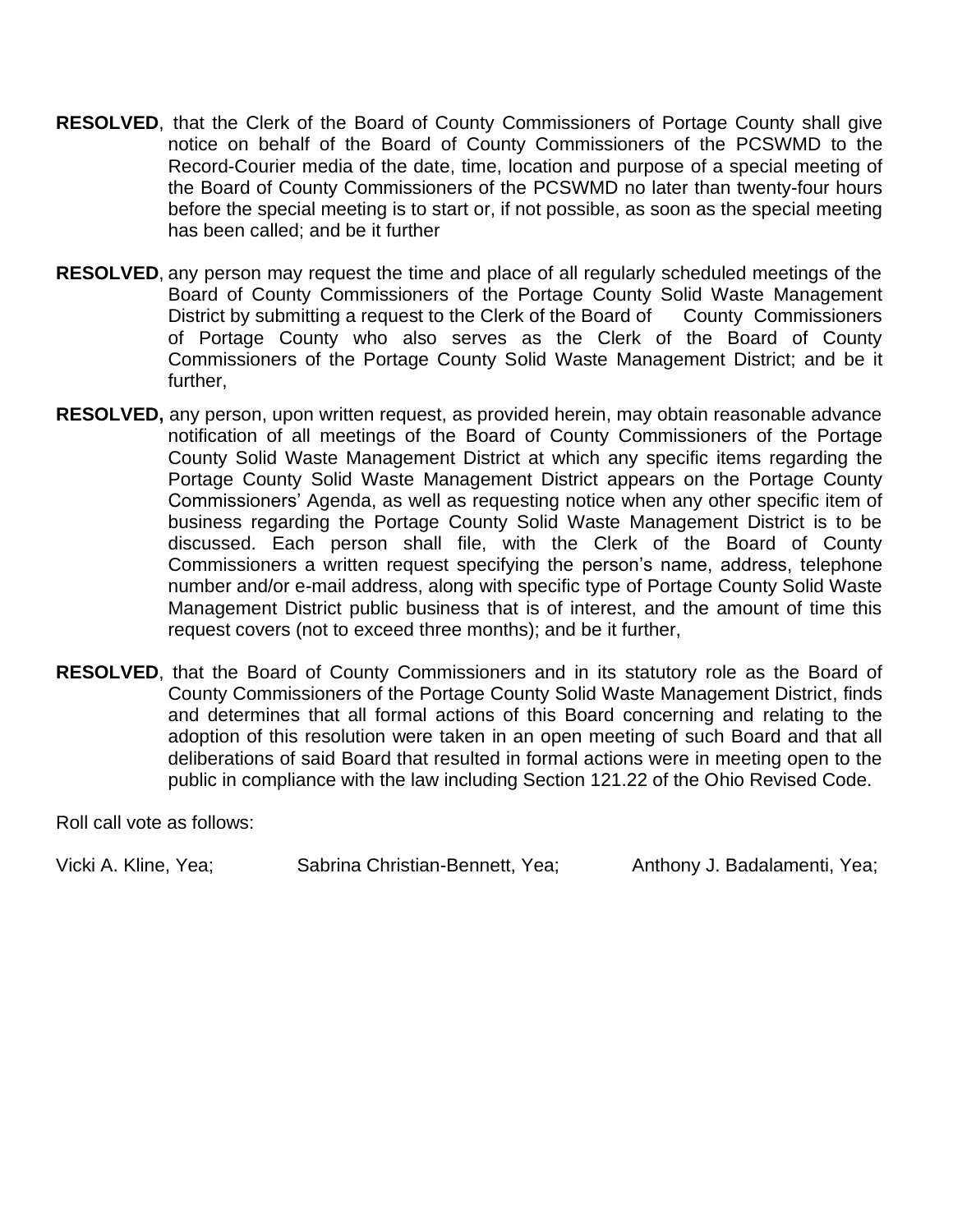### ATTACHMENT TO RESOLUTION NO. 21-004

During the present public health emergency the BOARD OF PORTAGE COUNTY SOLID WASTE COMMISSIONERS ("Board") will continue to hold its public meetings by electronic technology. The public meetings may be accessed by the public at: [Meeting Live-Stream | Portage County OH](https://www.portagecounty-oh.gov/portage-county-board-commissioners/pages/meeting-live-stream)  [\(portagecounty-oh.gov\)](https://www.portagecounty-oh.gov/portage-county-board-commissioners/pages/meeting-live-stream) Board members may attend the public meetings by electronic technology.

This public meeting procedure by electronic technology is pursuant to Act(s) of the General Assembly in response to the declared pandemic and global health emergency related to COVID-19 and for which such Act(s) declared an emergency.

The BOARD OF PORTAGE COUNTY SOLID WASTE COMMISSIONERS' public meetings will be held on the days and times described below, albeit by electronic technology, during this time of a public health emergency.

**REGULAR SCHEDULED MEETINGS** (also referred to as **REGULAR SESSIONS**) of the **BOARD OF SOLID WASTE COMMISSIONERS** will be held as follows:

**TIME**

**EVERY THURSDAY** of each week commencing at **9:00 AM** and concluding at the end of business.

### **PLACE**

#### **PORTAGE COUNTY ADMINISTRATION BUILDING, 7TH FLOOR 449 SOUTH MERIDIAN STREET RAVENNA, OHIO 44266 (330) 297-3600**

**\*\*\*Members of the Board may attend by electronic technology during the present public health emergency related to COVID-19\*\*\***

#### **\*\*\*Members of the public may view the public meetings during the present public health emergency by electronic technology by accessing:**

[Meeting Live-Stream | Portage County](https://www.portagecounty-oh.gov/portage-county-board-commissioners/pages/meeting-live-stream) OH (portagecounty-oh.gov)

**NOTICES** of upcoming regularly scheduled meetings will be published on the Portage County Commissioners' Solid Waste agenda, which is posted on the First Floor and Seventh Floor Bulletin Boards in the Portage County Administration Building, and on the Commissioners' Calendar at: <https://www.co.portage.oh.us/portage-county-board-commissioners>

# **SEE PAGE 2 CONCERNING SPECIAL MEETINGS**

Page 1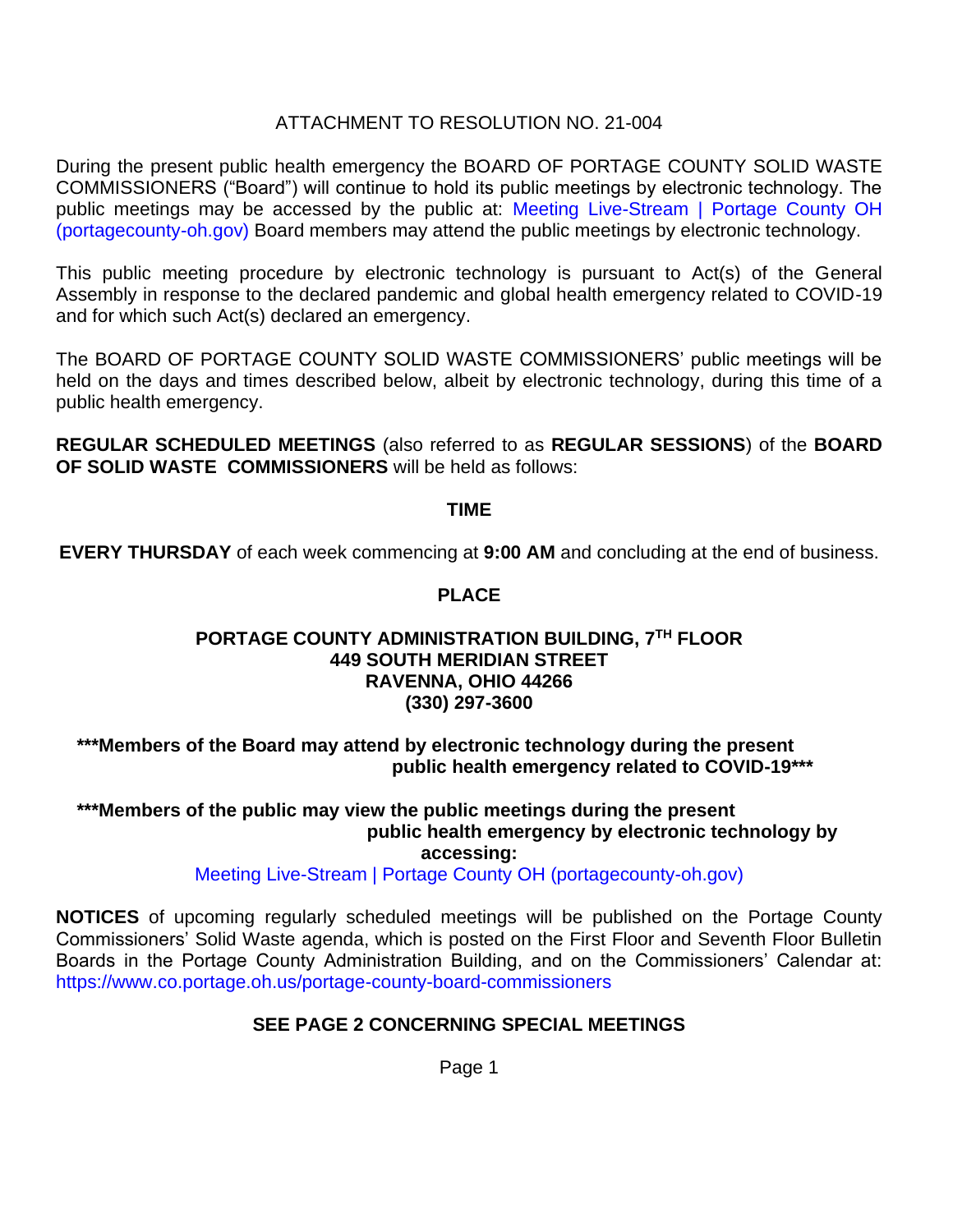During the present public health emergency **SPECIAL MEETINGS** of the Board will also be conducted by electronic technology and the public may view special meetings by accessing: Meeting Live-Stream | Portage [County OH \(portagecounty-oh.gov\).](https://www.portagecounty-oh.gov/portage-county-board-commissioners/pages/meeting-live-stream) Board members may attend by electronic technology.

**SPECIAL MEETINGS (**also referred to as **SPECIAL SESSIONS)** of the **BOARD OF PORTAGE COUNTY SOLID WASTE COMMISSIONERS** will be held as follows:

# **HELD ON THE CALL OF THE BOARD**

**NOTICES** of special meetings will be published on the Portage County Solid Waste Commissioners' agenda, which is posted on the First Floor and Seventh Floor Bulletin Boards in the Portage County Administration Building, and on the Commissioners' calendar located at: <https://www.co.portage.oh.us/portage-county-board-commissioners>

The Clerk of the Board will also direct the Record-Courier to publish in its newspaper notice of the time, place and purpose of a special meeting at least 24 hours in advance of the special meeting. If any other news media have requested notification, the Clerk shall give at least twenty-four hours' advance notice to any other news media that may have requested notification.

In the event of an emergency, the Clerk, on behalf of the member or members calling the meeting, shall notify the Record-Courier newspaper, and any other news media that have requested notification immediately of the time, place and purpose of the meeting.

### \*\* **SEE PAGE 3 CONCERNING ANY PERSON, UPON REQUEST, OBTAININING ADVANCE NOTIFICATION OF MEETINGS (SESSIONS)**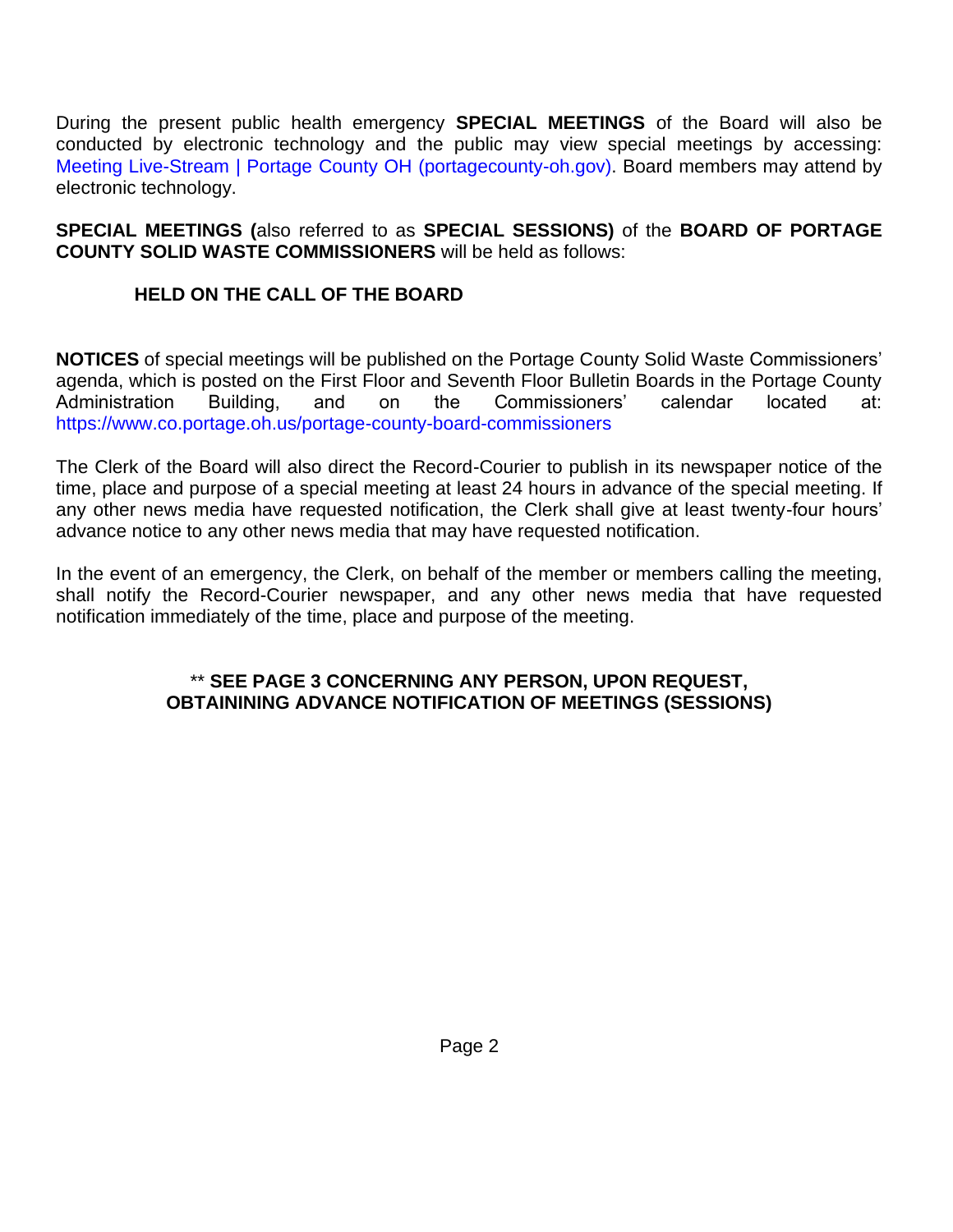### ATTACHMENT TO RESOLUTION NO. 21-004

### **PERSONS MAY REQUEST ADVANCE NOTIFICATION OF REGULAR MEETINGS AND/OR ALL MEETINGS AT WHICH ANY SPECIFIC TYPE OF BUSINESS IS TO BE DISCUSSED**

Any person may request the time and place of all regularly scheduled meetings by submitting a request to the clerk of the Board of Commissioners.

Any person, upon written request, may obtain reasonable notification of all meetings at which any specific type of public business is to be discussed. Each person shall file with the Clerk a written request specifying the person's name, address, telephone number and/or e-mail address, along with the specific type of public business that is of interest, and the amount of time this request covers (not to exceed three months).

- 5. The Board of Commissioners agrees to amend the 2021 annual appropriation Resolution No. 20-183, adopted December 17, 2020./Resolution No. 2021-005
	- Director Steiner indicated the original budget did not include the OWDA payment.

### **RESOLUTION NO. 21-005 - RE: AMENDMENT TO THE 2021 ANNUAL APPROPRIATION RESOLUTION NO 20-183 ADOPTED DECEMBER 17, 2020**

It was moved by Vicki A. Kline, seconded by Anthony J. Badalamenti that the following resolution be adopted:

**RESOLVED,** that it has become necessary to amend the 2021 Annual Appropriation in the amounts and for the purposes set forth in the enumeration shown below as viewed and recommended by the Director of the Dept. of Budget & Financial Management:

|                   | Solid Waste General Admin                                                       | Increase | Decrease |
|-------------------|---------------------------------------------------------------------------------|----------|----------|
| <b>Fund: 8355</b> |                                                                                 |          |          |
| 901<br>83558      | <b>Solid Waste Management District</b>                                          |          | \$675.00 |
|                   | <b>MEMO TOTAL</b>                                                               |          | \$675.00 |
|                   | ; and be it further                                                             |          |          |
| <b>RESOLVED,</b>  | that the notes of explanation in this resolution are for informational purposes |          |          |

only and are not intended to restrict the expenditure of those appropriated funds to any single purpose. Such funds are for the use of all expenditures that are lawful under the approved appropriation; and be it further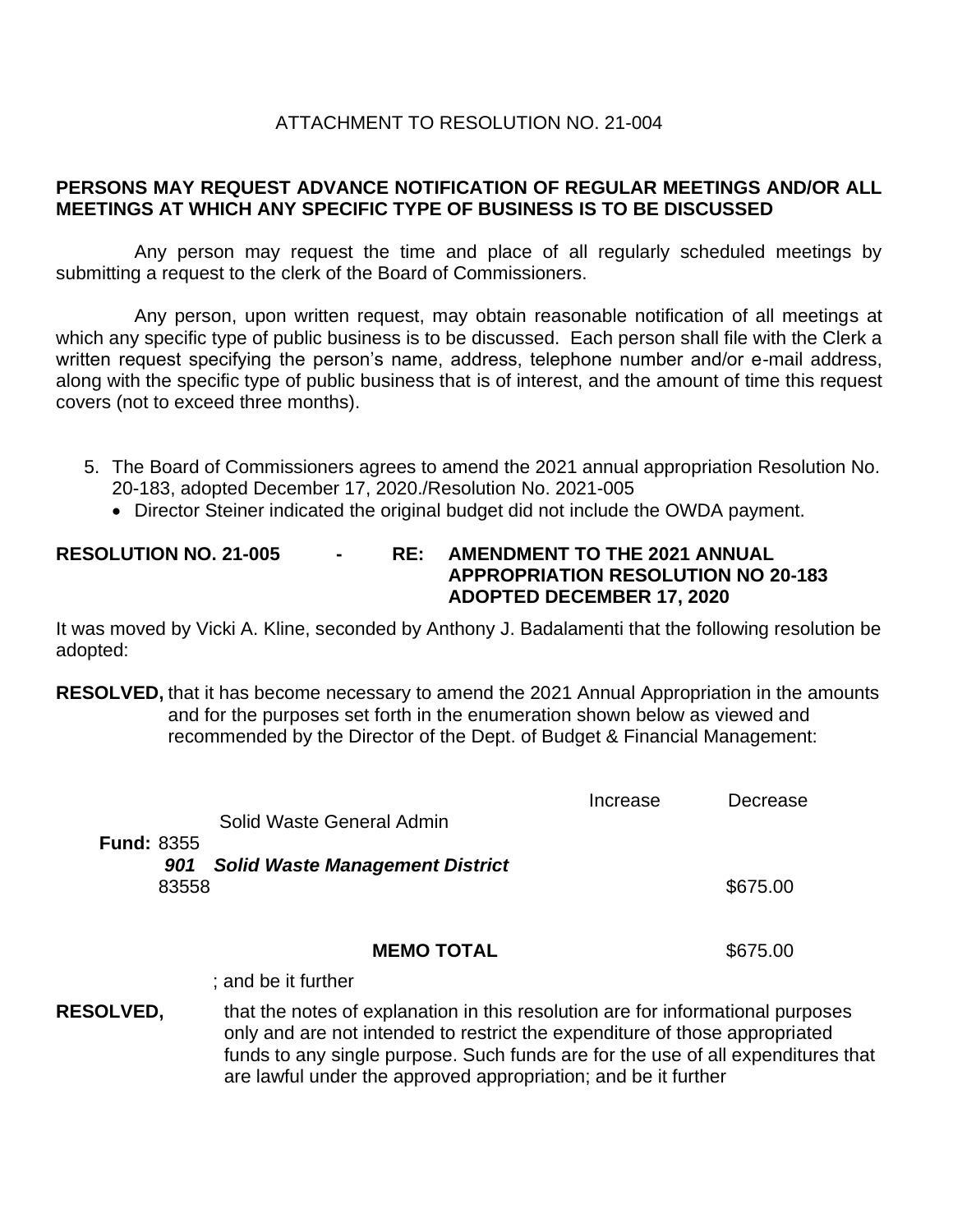**RESOLVED,** that a certified copy of this resolution be filed with the County Auditor; and be it further

**RESOLVED,** that the Board of District Commissioners finds and determines that all formal actions of this Board concerning and relating to the adoption of this resolution were taken in an open meeting of this Board and that all deliberations of this Board that resulted in those formal actions were in meeting open to the public in compliance with the law including Section 121.22 of the Ohio Revised Code.

Roll call vote as follows:

Vicki A. Kline, Yea; Sabrina Christian-Bennett, Yea; Anthony J. Badalamenti, Yea;

# 2. **Discussion**

- 1. Recyclable items for 2021 and contamination.
	- Director Steiner presented a list of acceptable recyclable items to be distributed and posted on the website. There was discussion last year about the contamination and the policy. We cannot enforce unless it is written in the contract.
- 2. Commercial Rates for 2021.
	- Director Steiner will continue to work with Director Bragg and Ms. Collins on adjusting the commercial rates. The agencies that were free non-profits are now receiving their notices due to the mail delay and the holiday. Ms. Collins said we will continue servicing these commercial agencies. Commissioner Badalamenti asked if agencies were discontinuing services because it is no longer free. Director Steiner said that was the reason. The Board agreed to table this at this time.
- 3. Drop off rates for 2021.
	- Director Steiner indicated the cost per container is \$600 per year times the number of containers at each location. This is a very low rate. He will continue working with Director Brag to increase the rates.
- 4. Rates for voluntary service.
	- Director Steiner indicated they no longer take new accounts for voluntary service for recycling. It is too much for the driver's with their regular routes. Director Steiner said the current cost is currently \$5.50 per month and suggesting increasing it to \$6.00. Commissioner Badalamenti said it seemed low. Director Steiner said we may have to adjust it later. Commissioner Christian-Bennett asked how many people use the voluntary service. Ms. Collins said no more than 25 residents. Director Steiner said they are currently on an existing route, so far, they have not been out of the way.
- 5. Shredding services.
	- Director Steiner indicated since the pandemic no public is allowed in the District for shredding services. Their current shredder was bought in 2008 and is not in good shape. He suggested to discontinue the program altogether. This is not a good use of their resources. Commissioner Christian-Bennett said there are a lot of communities that offer shredding such as Brimfield Township. Commissioner Kline indicated that the county may need to contract the shredding service. Director Steiner offered the use of their containers